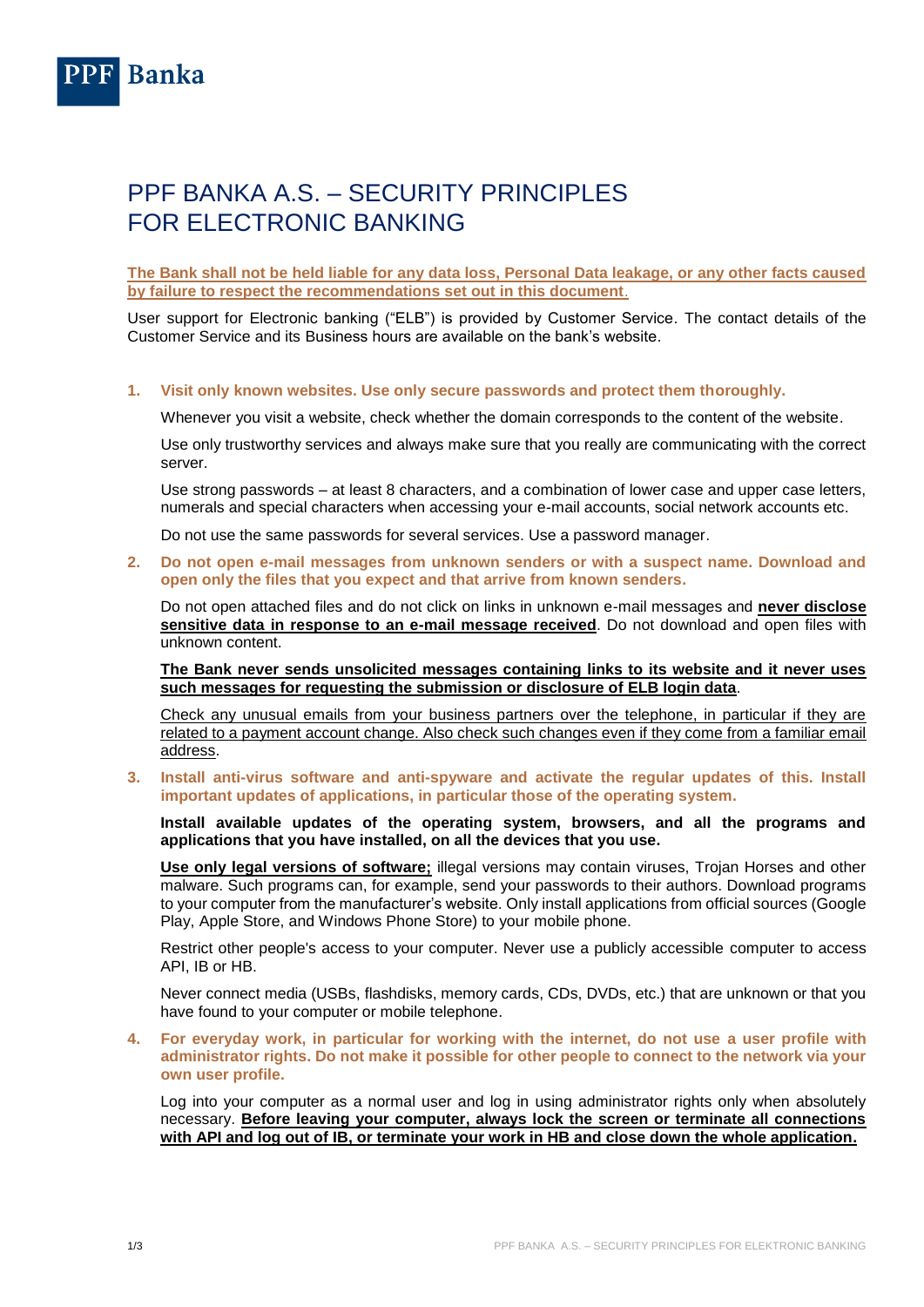**5. Only launch IB on a known computer and from the link on the Bank's homepage. When accessing IB, check whether the connection is properly secured and communicate with the Bank.**

**When you have to use an unknown computer close all browser windows, then open a single new window in the browser before logging into IB. Erase the history of your viewing and close the window in the browser after logging out of IB.**

Do not connect to the Internet via public wi-fi networks, use your operator's mobile data or trusted Wi-Fi networks.

- **6. Do not store the HB Signature Certificate in your computer but on a USB flashdisk, which you disconnect from the computer upon terminating your work with HB.**
- **7. To store a Signature Certificate to the API, use a secure storage that requires a password or PIN to access this certificate.**
- **8. Check movements in your accounts and payments by your Debit card on a regular basis; in IB, set up the sending of SMS or e-mail notifications of selected events.**

In IB, you can set up the sending of notifications of the User's logins into IB, of the transactions made in Accounts and with Debit cards, etc. **It is also possible to set up the sending of notifications to persons other than IB Users,** for example, to accountants or Debit card Holders..

**9. Set up Limits for Payment Orders for the Users. In IB, allow at least one User to authorise requests for the Client.**

You can set up Time-based Limits and Transaction Limits, and combinations of these.

**In IB, a User holding the right to authorise requests for the Client can also request the blocking of other Users** in the case of any suspicion of IB abuse; such blocking will be carried out in a matter of minutes. We therefore recommend to also assign that authorisation to at least one IB User.

**10. Pay attention to whether you are really authorising the Payment Order or the request to the Bank that you have submitted.** 

Before confirming them, always first check the data for accuracy (for example, by comparing the data against the invoice, postal money order etc.), in particular payment details stated in the authorisation SMS.

**11. Protect the Security Elements. Do not disclose your login data to anyone and prevent the theft of this data when you are entering it. Change your Login Passwords for ELB on a regular basis.**

Treat all documents from the Bank (such as contract documents, envelopes with login names and passwords for ELB etc.) as confidential and keep them in a secure place. **If you allow anyone to have access to your personal data or Security Elements, you give this person an opportunity to abuse such data or disclose such data to another person**.

When creating your login password for ELB do not use easily intelligible information such as names, dates of birth, telephone numbers etc.

**12. Have the mobile phone intended for sending SMS codes for IB or with the e-Token installed on you at all times. Store the e-Token, or the USB flashdisk with the Signature Certificate for HB, in a safe place when you are not currently using it.**

Protect the data in your mobile phone memory by a PIN code or other protective features available in the particular handset. For the highest security, store the Token or USB flashdisk in a lockable cabinet.

Do not interfere unlawfully with the operating systems of mobile telephones (so-called Jailbreak or root) and do not acquire any such mobile phones.

- **13. Pay due attention to the messages on your computer and on the Bank's website, and follow them.**
- **14. Do not hesitate to contact the Bank in the case of any doubt or strange behaviour of the computer when you are logging into ELB or accessing other services, in particular:**
	- when you receive an e-mail message containing a link to the Bank's website;
	- in the case of suspicion of the disclosure of login data;
	- if your computer is infected or a ransomware is detected on your computer;